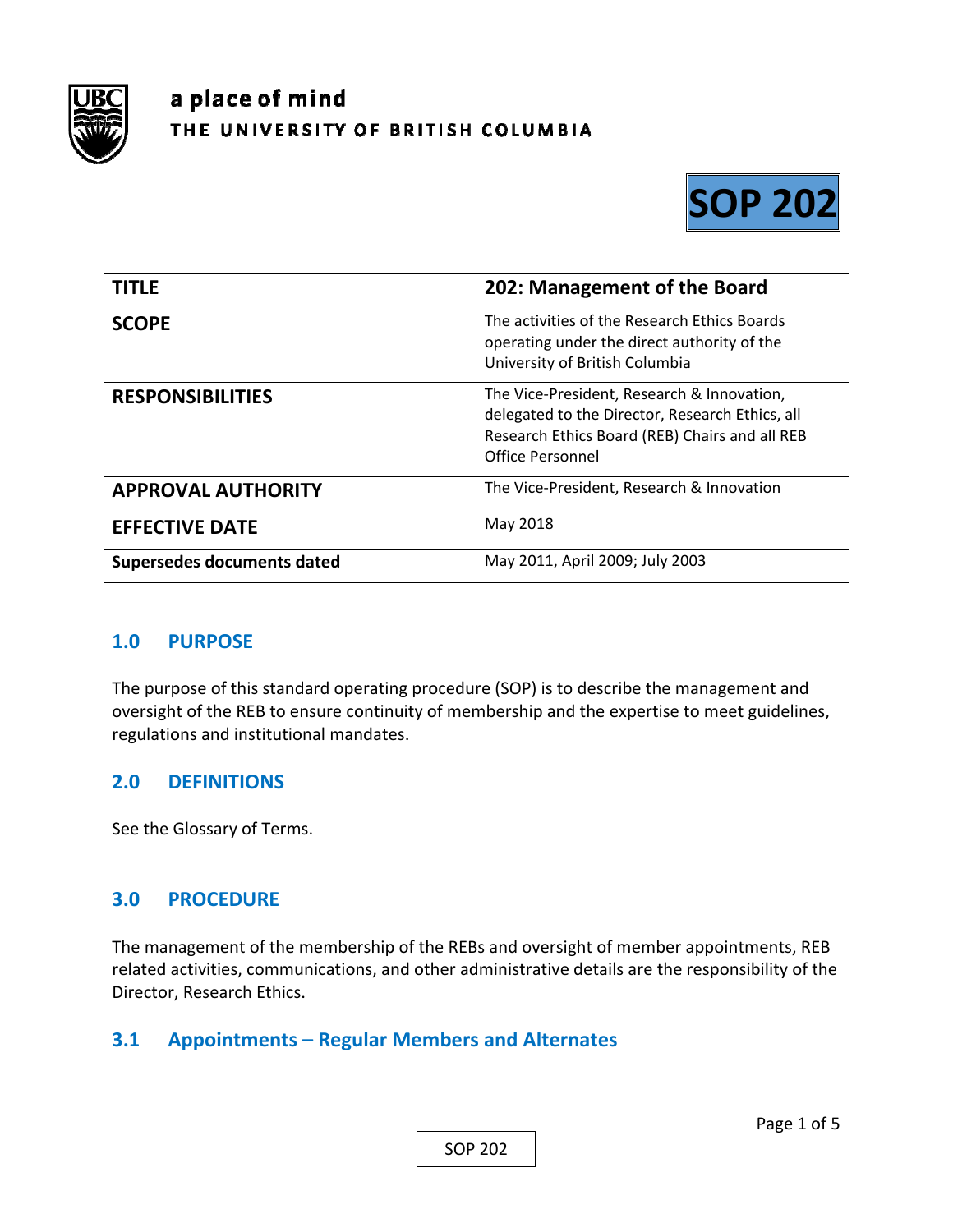- **3.1.1** The Vice‐President, Research & Innovation, in consultation with the REB Chair and the Director, Research Ethics has the authority to appoint members to the REBs. This process is outlined in each UBC‐affiliated REB's terms of reference, kept on file at each respective REB Office. Members will be solicited from the University and the greater Vancouver communities;
- **3.1.2** Community members (meeting membership requirements) are solicited from the greater local community;
- **3.1.3** Each REB member selected is approved by the REB Chair or designee, or as determined by the UBC REB terms of reference;
- **3.1.4** Candidates selected to serve on the REB will be asked to sign a letter of appointment and a *Confidentiality of Information and Conflict of Interest Agreement*.

# **3.2 Appointments – REB Chair and Co‐Chair**

- **3.2.1**  The REB Chair is appointed as per the organization's REB terms of reference;
- **3.2.2** The REB Co-Chair is appointed as per the organization's REB terms of reference;
- **3.2.3**  The REB Chair and Co‐Chair will be asked to sign a *Confidentiality of Information and Conflict of Interest Agreement.*

# **3.3 Ad Hoc Advisors**

**3.3.1**  At his/her discretion, the REB Chair or designee may invite individuals with competence in special areas to assist in the review of issues that require expertise beyond or in addition to that available on the REB.

# **3.4 Terms of Appointment**

- **3.4.1**  The initial term of an REB member appointment is one year;
- **3.4.2**  Renewal of appointment may occur for a term of 3 years, by mutual agreement of the REB member, REB Chair, Director, Research Ethics and the Vice‐President, Research & Innovation<sup>1</sup>. An additional 3 year renewal period may be granted upon mutual agreement. Every effort will be made to ensure continuity and a core of knowledgeable and experienced members;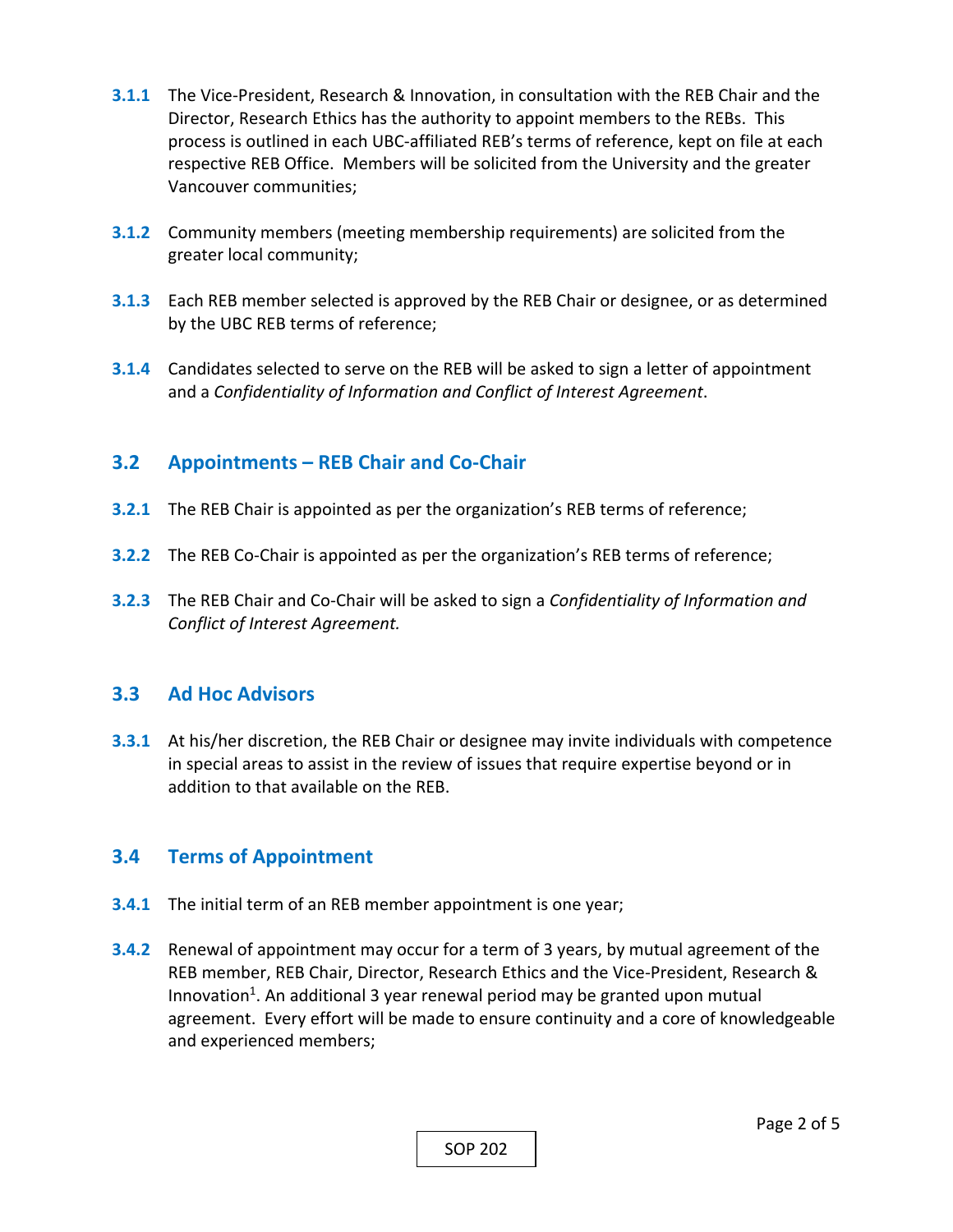- **3.4.3**  The Chair of the REB will be appointed by the Vice‐President, Research & Innovation and shall serve, initially, for a term of one year, renewable at the discretion of the Vice‐ President Research and with the agreement of the Chair, for an additional two years. At the expiry of the initial three year term, the appointment may be renewable for additional term(s) with the agreement of the Chair and at the discretion of the Vice‐ President, Research & Innovation;
- **3.4.4**  Terms will be overlapping to preserve the experience level, expertise, and continuity of the REB.

# **3.5 Qualifications and Training of REB Members**

**3.5.1**  Each member of the REB will follow qualification and training procedures as outlined by each UBC‐affiliated REB office.

### **3.6 Resignations and Removals**

- **3.6.1**  A member may resign before the conclusion of his/her term upon provision of notice to the REB Chair or designee. The vacancy will be filled as quickly as possible;
- **3.6.2**  An REB member may be asked to step down if they regularly miss scheduled Full Board meetings in their term;
- **3.6.3**  The REB Chair or designee, or Vice‐President, Research & Innovation may otherwise remove an REB member at any time, if they are not fulfilling their designated REB duties in a timely, competent and ethical manner;
- **3.6.4**  An REB member should resign immediately upon determination of research misconduct, mismanaged conflict of interest or any other relevant behavior that could be perceived as compromising his/her ethical judgment;
- **3.6.5**  Every effort will be made to recruit a similarly qualified replacement prior to the departure of a member to preserve the level of experience and expertise and to ensure the continuity of the functions of the REB.

# **3.7 Compensation**

**3.7.1**  Participation by University faculty or staff as an REB member is considered a component of their job responsibilities as established by their supervisors. Clinicians and other non‐ University personnel may be remunerated for their service at the discretion of the Vice‐ President, Research. Community members shall receive reimbursement for parking and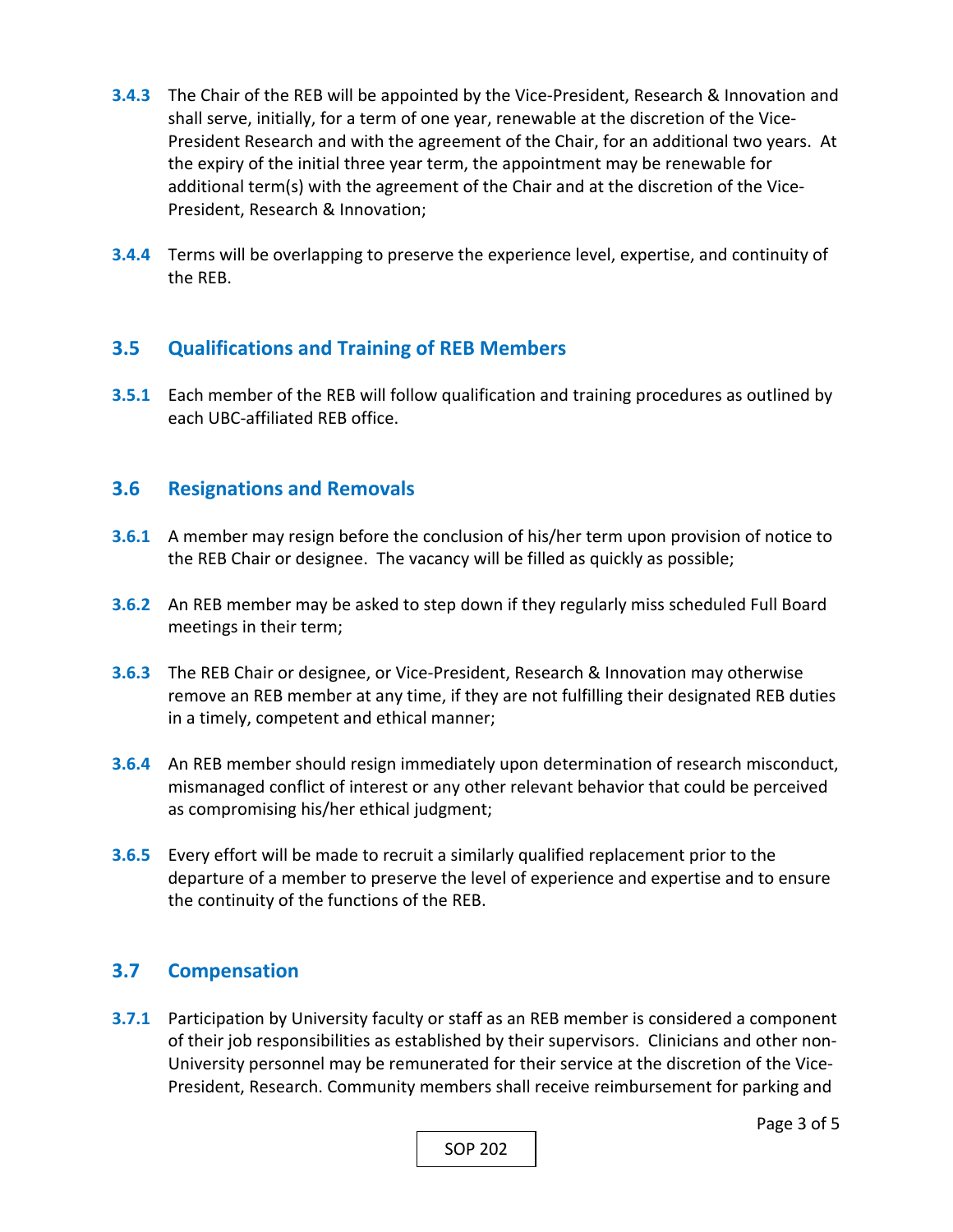other miscellaneous expenses upon request. REB Chairs and Co‐Chairs receive compensation as permitted by the Vice‐President, Research & Innovation in consultation with the Director, Office of Research Ethics.

### **3.8 Liability and Coverage**

**3.8.1**  Members are indemnified by the University as part of their REB membership in their capacity as agents of the University.

### **3.9 Documentation**

- **3.9.1**  The REB Office Personnel will maintain an updated electronic REB membership list;
- **3.9.2**  The REB membership list is reviewed and updated as required, or with the initiation of new or conclusion/termination of existing terms;
- **3.9.3** The current REB membership list is available on each UBC-affiliated REB's website<sup>2</sup>. Archived REB membership lists are kept on file within each UBC‐affiliated REB's office;
- **3.9.4**  CVs, other supporting documents related to education and expertise, signed members' letters of appointment and confidentiality agreements for all current and past REB members will be maintained in the REB office;
- **3.9.5**  REB rosters will be maintained by the Office of Research Ethics and REB Managers and will include:
	- Names of REB members,
	- Earned degrees,
	- Area(s) of expertise and organizational affiliation(s),
	- The representative capacity of REB members:
		- o Role on the REB (e.g. scientific, nonscientific),
		- o Sex,
		- o Canadian citizenship status,
		- o Knowledge of vulnerable populations
		- o Indications of REB members experience (such as board certification, licenses, etc.) sufficient to describe each REB member's chief anticipated contribution to REB deliberations (as applicable);
- **3.9.6**  A detailed membership list will be kept in the REB office. This list will contain REB member contact information and additional information on areas of expertise for the purposes of communication and reviewer assignment. It will be kept confidential for access only by REB members and the REB Office Personnel;